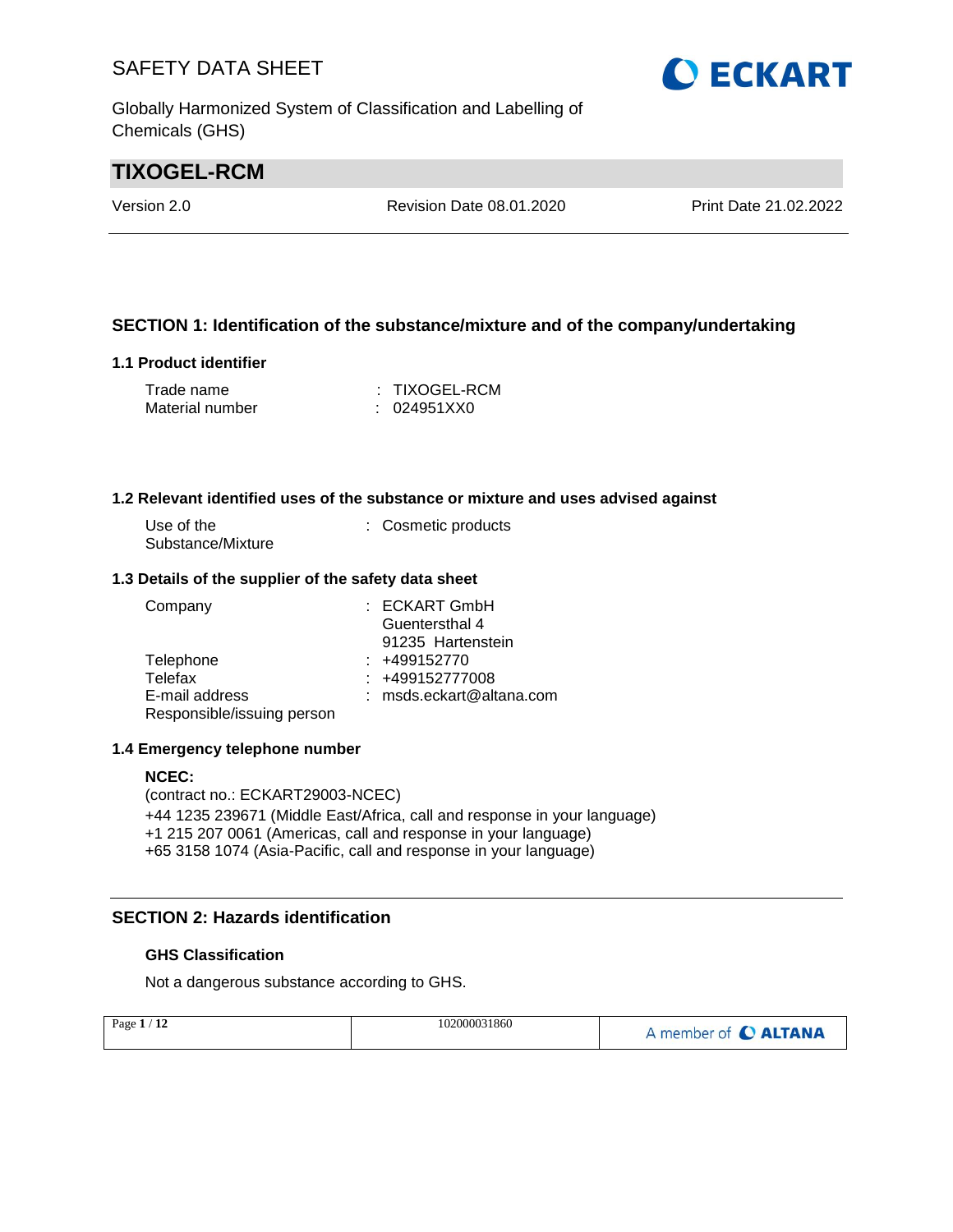Globally Harmonized System of Classification and Labelling of Chemicals (GHS)

# **O ECKART**

# **TIXOGEL-RCM**

Version 2.0 Revision Date 08.01.2020 Print Date 21.02.2022

## **GHS-Labelling**

Not a hazardous substance or mixture according to the Globally Harmonised System (GHS).

**Hazardous components which must be listed on the label**

## **SECTION 3: Composition/information on ingredients**

Substance name : Tixogel - RCM

Substance No.  $\qquad \qquad :$ 

#### **Hazardous components**

| Chemical name                | CAS-No.<br>EINECS-No. | Classification and<br>labelling | Concentration <sup>[%]</sup> |
|------------------------------|-----------------------|---------------------------------|------------------------------|
| decamethylcyclopentasiloxane | 541-02-6<br>208-764-9 | Flam. Lig.; 4; H227             | $50 - 100$                   |

For the full text of the H-Statements mentioned in this Section, see Section 16.

## **SECTION 4: First aid measures**

#### **4.1 Description of first aid measures**

| Page 2 / 12            | 102000031860                                                                                                       | A member of <b>C ALTANA</b> |
|------------------------|--------------------------------------------------------------------------------------------------------------------|-----------------------------|
| If swallowed           | : Keep respiratory tract clear.                                                                                    |                             |
| In case of eye contact | : Remove contact lenses.<br>If eye irritation persists, consult a specialist.                                      |                             |
| If inhaled             | : If unconscious, place in recovery position and seek medical<br>advice.<br>If symptoms persist, call a physician. |                             |
| General advice         | : No hazards which require special first aid measures.                                                             |                             |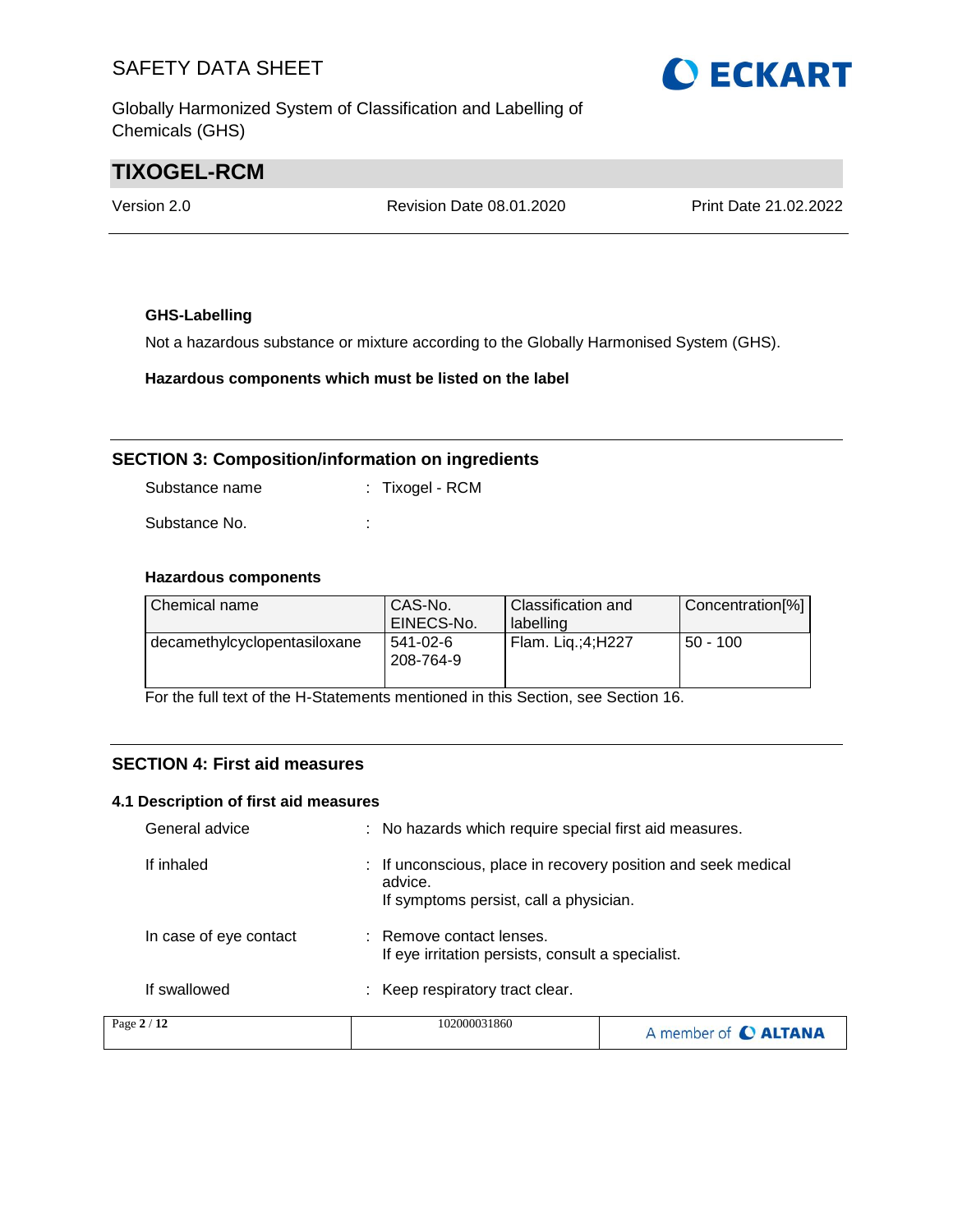Globally Harmonized System of Classification and Labelling of Chemicals (GHS)



# **TIXOGEL-RCM**

| Version 2.0 | Revision Date 08.01.2020 | Print Date 21.02.2022 |
|-------------|--------------------------|-----------------------|
|             |                          |                       |

Do not give milk or alcoholic beverages. Never give anything by mouth to an unconscious person. If symptoms persist, call a physician.

#### **4.2 Most important symptoms and effects, both acute and delayed**

This information is not available.

#### **4.3 Indication of any immediate medical attention and special treatment needed**

This information is not available.

### **SECTION 5: Firefighting measures**

#### **5.1 Extinguishing media**

This information is not available.

#### **5.2 Special hazards arising from the substance or mixture**

This information is not available.

#### **5.3 Advice for firefighters**

| Special protective equipment<br>for firefighters | : Wear self-contained breathing apparatus for firefighting if<br>necessary.                                                                            |
|--------------------------------------------------|--------------------------------------------------------------------------------------------------------------------------------------------------------|
| Further information                              | : Standard procedure for chemical fires. Use extinguishing<br>measures that are appropriate to local circumstances and the<br>surrounding environment. |

#### **SECTION 6: Accidental release measures**

#### **6.1 Personal precautions, protective equipment and emergency procedures**

Personal precautions : Avoid dust formation.

#### **6.2 Environmental precautions**

| Page $3/12$ | 102000031860 | A member of C ALTANA |
|-------------|--------------|----------------------|
|-------------|--------------|----------------------|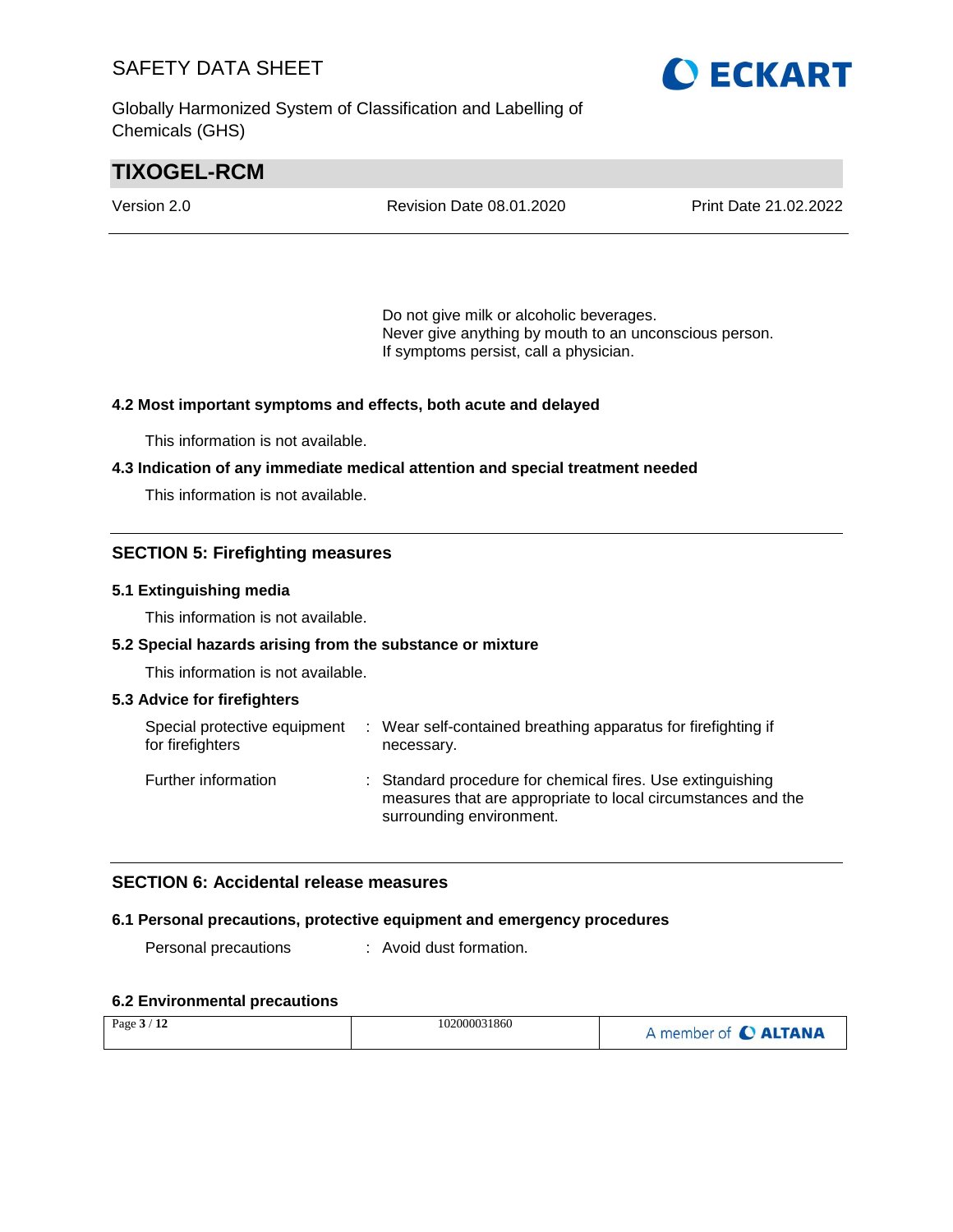Globally Harmonized System of Classification and Labelling of Chemicals (GHS)



# **TIXOGEL-RCM**

| Version 2.0                                               | Revision Date 08.01.2020                                                                                                           | Print Date 21.02.2022 |
|-----------------------------------------------------------|------------------------------------------------------------------------------------------------------------------------------------|-----------------------|
|                                                           |                                                                                                                                    |                       |
| Environmental precautions                                 | : If the product contaminates rivers and lakes or drains inform<br>respective authorities.                                         |                       |
| 6.3 Methods and materials for containment and cleaning up |                                                                                                                                    |                       |
| Methods for cleaning up                                   | : Pick up and arrange disposal without creating dust.<br>Sweep up and shovel.<br>Keep in suitable, closed containers for disposal. |                       |
| 6.4 Reference to other sections                           |                                                                                                                                    |                       |

This information is not available.

## **SECTION 7: Handling and storage**

## **7.1 Precautions for safe handling**

| Advice on safe handling                            | : For personal protection see section 8. Smoking, eating and<br>drinking should be prohibited in the application area. |
|----------------------------------------------------|------------------------------------------------------------------------------------------------------------------------|
| Advice on protection against<br>fire and explosion | : Provide appropriate exhaust ventilation at places where dust<br>is formed.                                           |
| Hygiene measures                                   | : General industrial hygiene practice.                                                                                 |

## **7.2 Conditions for safe storage, including any incompatibilities**

| Requirements for storage<br>areas and containers | : Electrical installations / working materials must comply with<br>the technological safety standards. |
|--------------------------------------------------|--------------------------------------------------------------------------------------------------------|
| Advice on common storage                         | : No materials to be especially mentioned.                                                             |
| Other data                                       | : No decomposition if stored and applied as directed.                                                  |

## **7.3 Specific end use(s)**

This information is not available.

| Page $4/12$ | 102000031860 | A member of C ALTANA |
|-------------|--------------|----------------------|
|             |              |                      |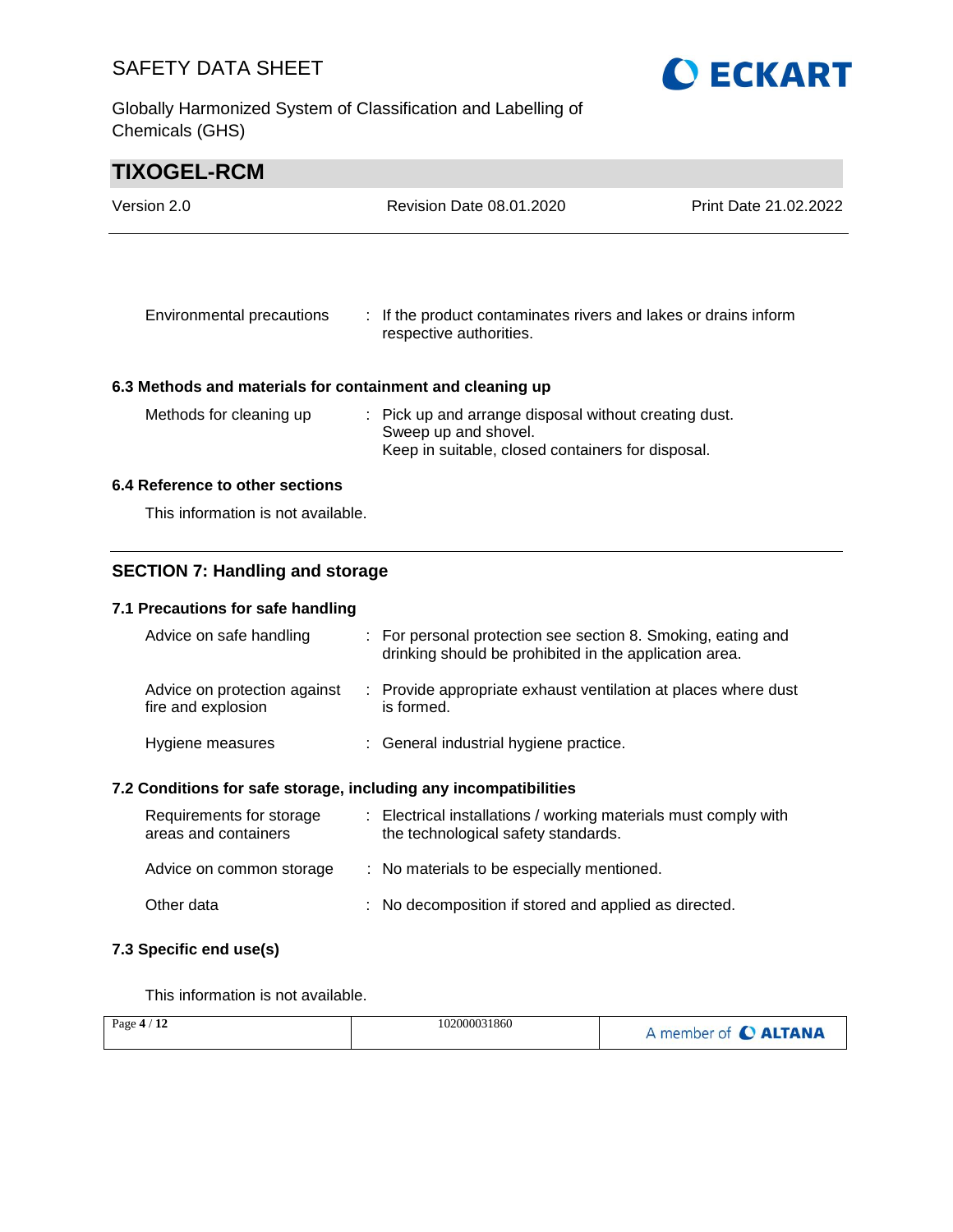Globally Harmonized System of Classification and Labelling of Chemicals (GHS)

# **TIXOGEL-RCM**

Version 2.0 Revision Date 08.01.2020 Print Date 21.02.2022

## **SECTION 8: Exposure controls/personal protection**

#### **8.1 Control parameters**

Contains no substances with occupational exposure limit values.

## **United States of America (USA):**

| Components                           | CAS-No.  | Value type<br>(Form of<br>exposure) | Control<br>parameters | Update     | <b>Basis</b> |
|--------------------------------------|----------|-------------------------------------|-----------------------|------------|--------------|
| decamethylc<br>yclopentasilo<br>xane | 541-02-6 | TWA                                 | 10 ppm                | 2016-08-17 |              |

#### **8.2 Exposure controls**

| Personal protective equipment                            |                                                                                          |  |
|----------------------------------------------------------|------------------------------------------------------------------------------------------|--|
| Eye protection                                           | Safety glasses                                                                           |  |
| Respiratory protection                                   | No personal respiratory protective equipment normally<br>required.                       |  |
| <b>Environmental exposure controls</b><br>General advice | If the product contaminates rivers and lakes or drains inform<br>respective authorities. |  |

## **SECTION 9: Physical and chemical properties**

#### **9.1 Information on basic physical and chemical properties**

Appearance : gel

| Page $5/$<br>12 | 102000031860 | A member of C ALTANA |
|-----------------|--------------|----------------------|
|-----------------|--------------|----------------------|

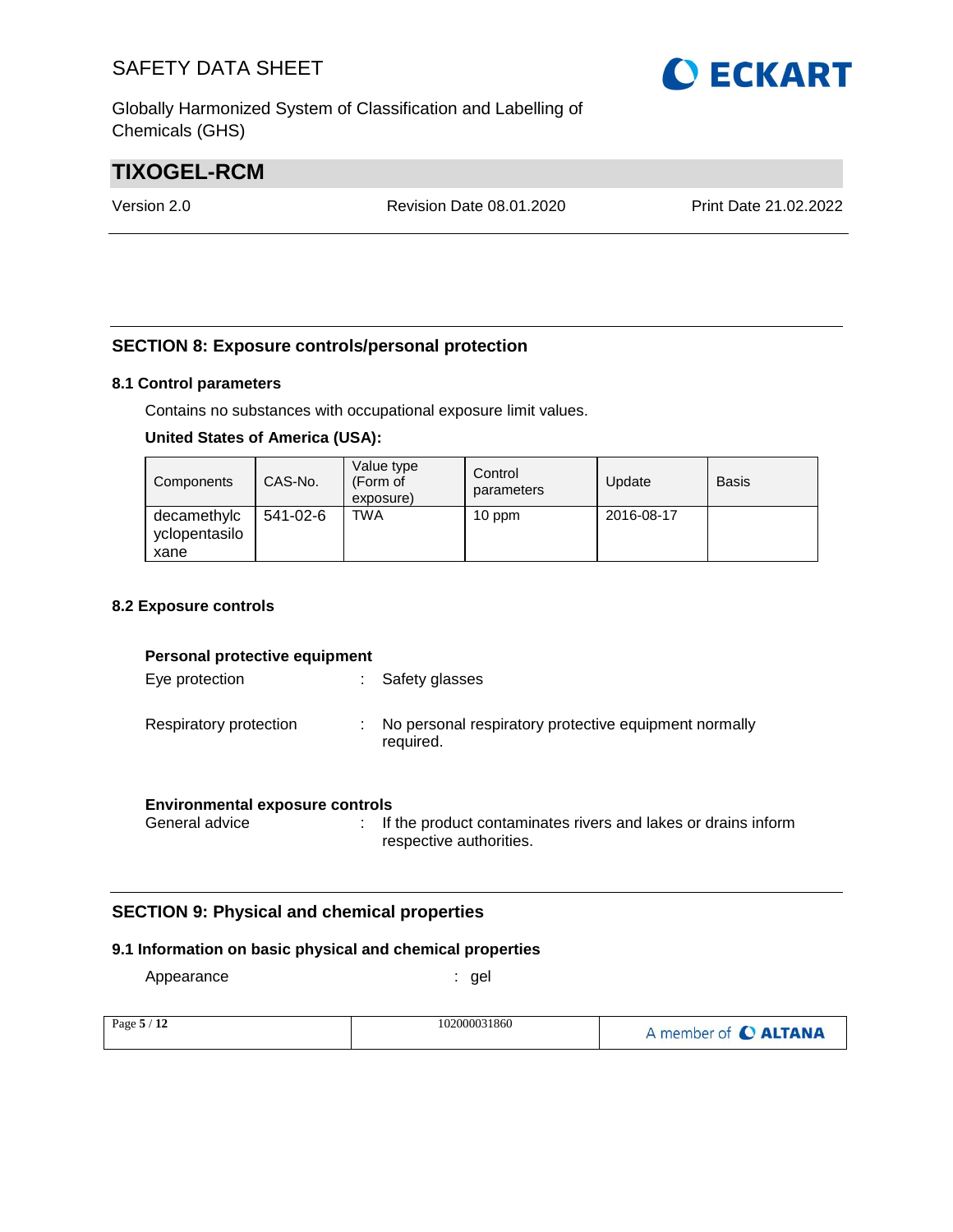Globally Harmonized System of Classification and Labelling of Chemicals (GHS)

# **TIXOGEL-RCM**

| Version 2.0                            | Revision Date 08.01.2020                | Print Date 21.02.2022 |
|----------------------------------------|-----------------------------------------|-----------------------|
|                                        |                                         |                       |
| Colour                                 | white<br>t                              |                       |
| Odour                                  | like soap                               |                       |
| pH                                     | No data available                       |                       |
| Freezing point                         | No data available                       |                       |
| Boiling point/boiling range            | No data available                       |                       |
| Flash point                            | $>77^{\circ}$ C                         |                       |
| <b>Bulk density</b>                    | No data available                       |                       |
| Flammability (solid, gas)              | Not classified as a flammability hazard |                       |
| Auto-flammability                      | No data available                       |                       |
| Upper explosion limit                  | No data available                       |                       |
| Lower explosion limit                  | No data available                       |                       |
| Vapour pressure                        | No data available                       |                       |
| Density                                | $0,92 - 1,0$ g/cm3                      |                       |
| Water solubility                       | No data available                       |                       |
| Miscibility with water                 | No data available                       |                       |
| Solubility in other solvents           | No data available                       |                       |
| Partition coefficient: n-octanol/water | No data available                       |                       |
| Ignition temperature                   | No data available                       |                       |
| Thermal decomposition                  | No data available                       |                       |
| Viscosity, dynamic                     | No data available                       |                       |
| Viscosity, kinematic                   | No data available                       |                       |
| Flow time                              | No data available                       |                       |
|                                        |                                         |                       |

## **9.2 Other information**

No data available

| Page $6/12$ | 102000031860 | A member of C ALTANA |
|-------------|--------------|----------------------|
|             |              |                      |

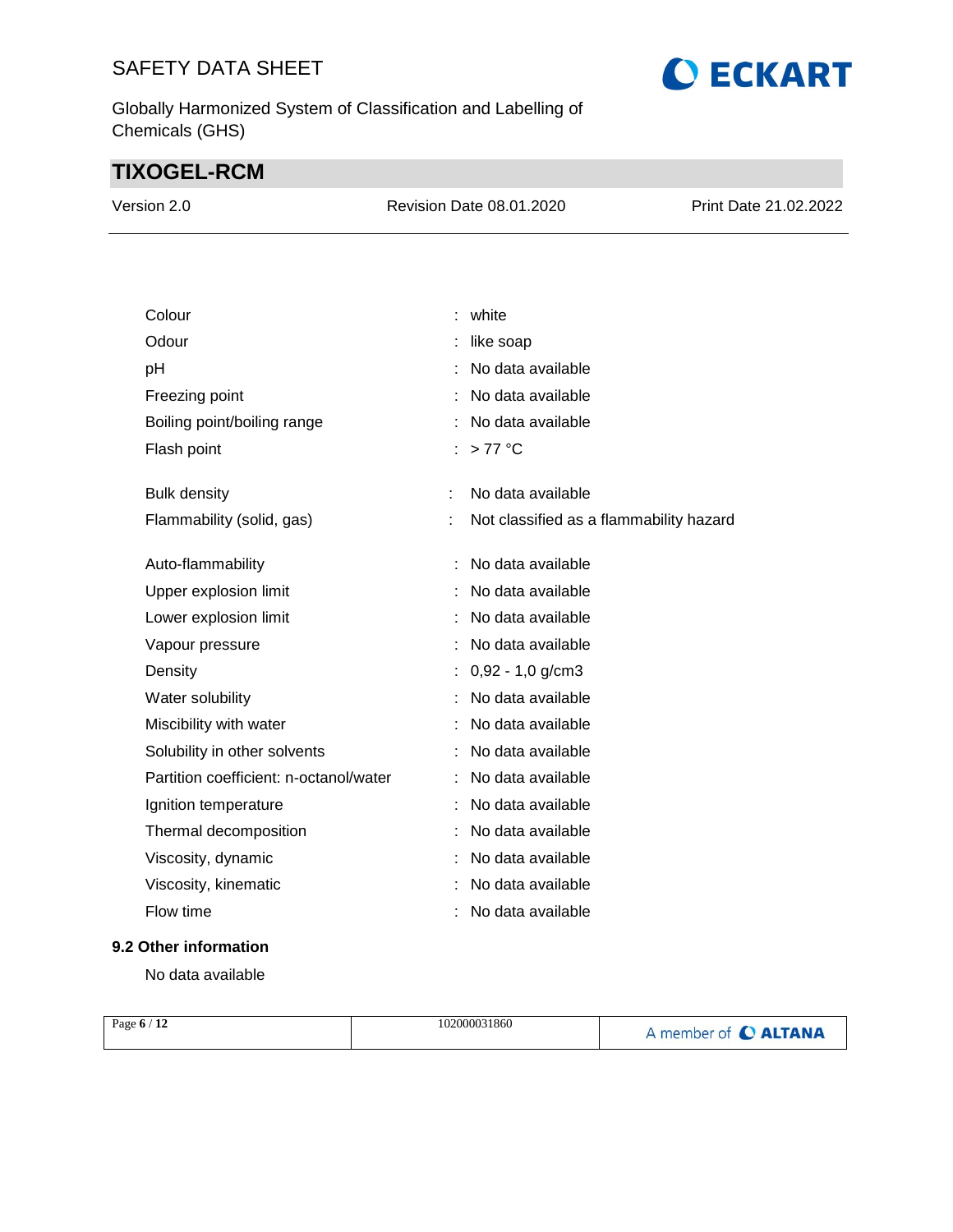Globally Harmonized System of Classification and Labelling of Chemicals (GHS)

# **TIXOGEL-RCM**

Version 2.0 Revision Date 08.01.2020 Print Date 21.02.2022

## **SECTION 10: Stability and reactivity**

#### **10.1 Reactivity**

No decomposition if stored and applied as directed.

#### **10.2 Chemical stability**

No decomposition if stored and applied as directed.

#### **10.3 Possibility of hazardous reactions**

Hazardous reactions : Stable under recommended storage conditions.

#### **10.4 Conditions to avoid**

| Conditions to avoid | No data available |
|---------------------|-------------------|
|---------------------|-------------------|

#### **10.5 Incompatible materials**

Materials to avoid : No data available

#### **10.6 Hazardous decomposition products**

| Hazardous decomposition | : No data available |
|-------------------------|---------------------|
| products                |                     |

Other information : No data available

### **SECTION 11: Toxicological information**

#### **11.1 Information on toxicological effects**

#### **Acute toxicity**

No data available

#### **Skin corrosion/irritation**

| Page $7/12$ | 102000031860 | A member of C ALTANA |
|-------------|--------------|----------------------|
|             |              |                      |

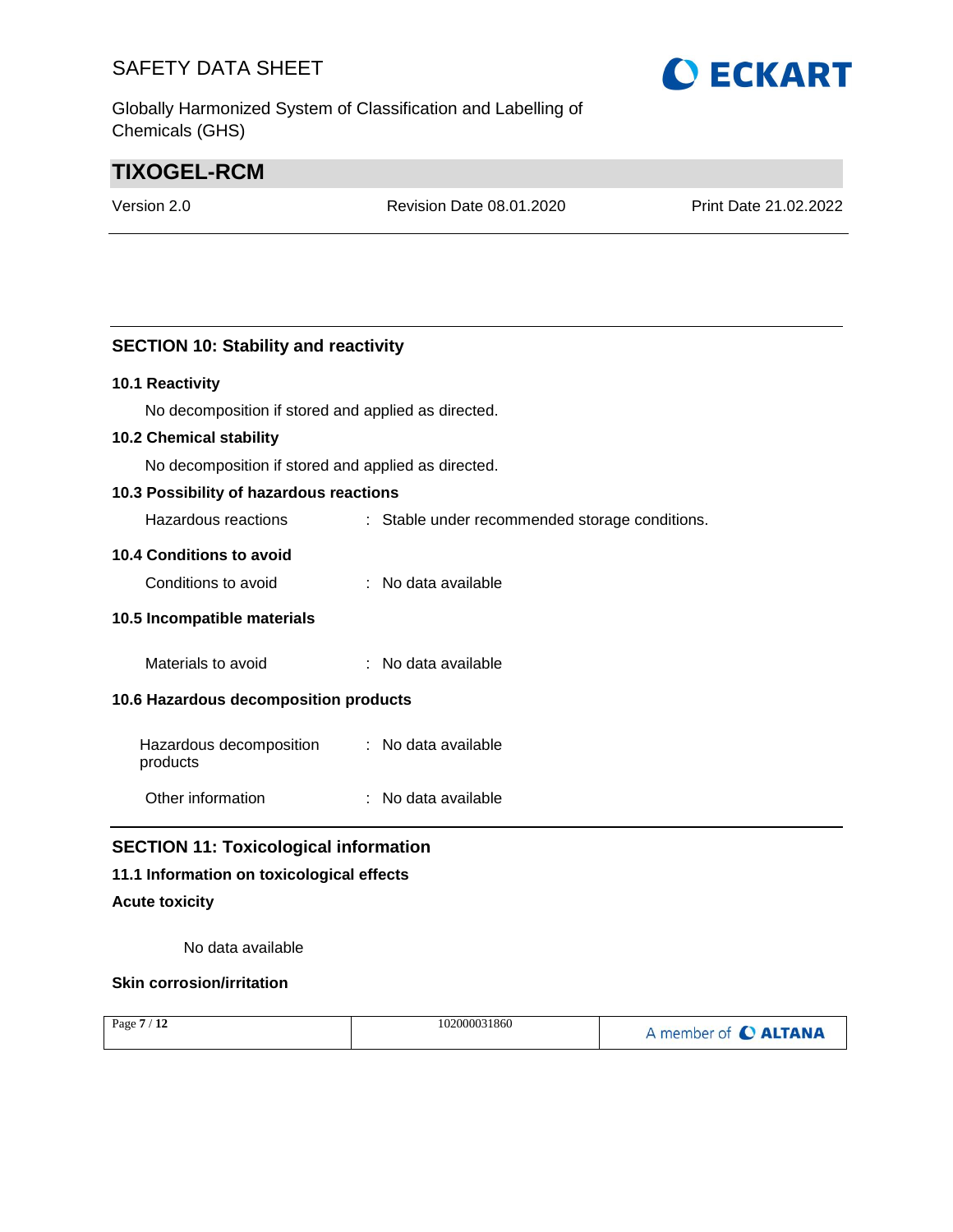Globally Harmonized System of Classification and Labelling of Chemicals (GHS)

# **TIXOGEL-RCM**

Version 2.0 Revision Date 08.01.2020 Print Date 21.02.2022

No data available

## **Serious eye damage/eye irritation**

No data available

## **Respiratory or skin sensitisation**

No data available

#### **Carcinogenicity**

No data available

#### **Toxicity to reproduction/fertility**

No data available

## **Reprod.Tox./Development/Teratogenicity**

No data available

#### **STOT - single exposure**

No data available

#### **STOT - repeated exposure**

No data available

#### **Aspiration toxicity**

No data available

#### **Further information**

#### **Product**

| Page $8/12$ | 102000031860 | A member of C ALTANA |
|-------------|--------------|----------------------|
|             |              |                      |

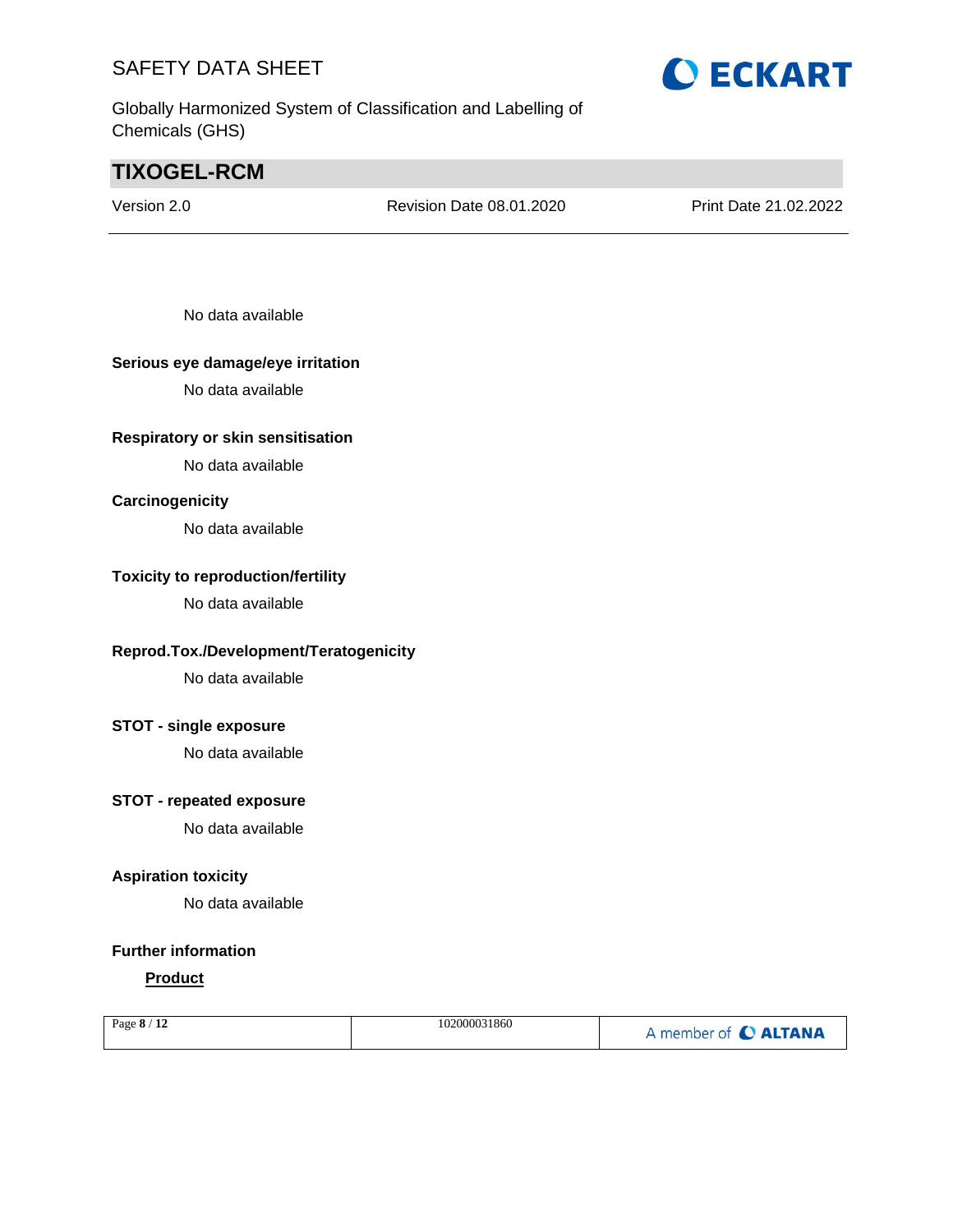Globally Harmonized System of Classification and Labelling of Chemicals (GHS)

# **O ECKART**

# **TIXOGEL-RCM**

Version 2.0 Revision Date 08.01.2020 Print Date 21.02.2022

No data available

## **SECTION 12: Ecological information**

## **12.1 Toxicity**

No data available

## **12.2 Persistence and degradability**

No data available

### **12.3 Bioaccumulative potential**

No data available

#### **12.4 Mobility in soil**

No data available

## **12.5 Results of PBT and vPvB assessment**

No data available

## **12.6 Other adverse effects**

## **Product:**

Additional ecological information : No data available

| 102000031860<br>Page $9/12$ | A member of C ALTANA |
|-----------------------------|----------------------|
|-----------------------------|----------------------|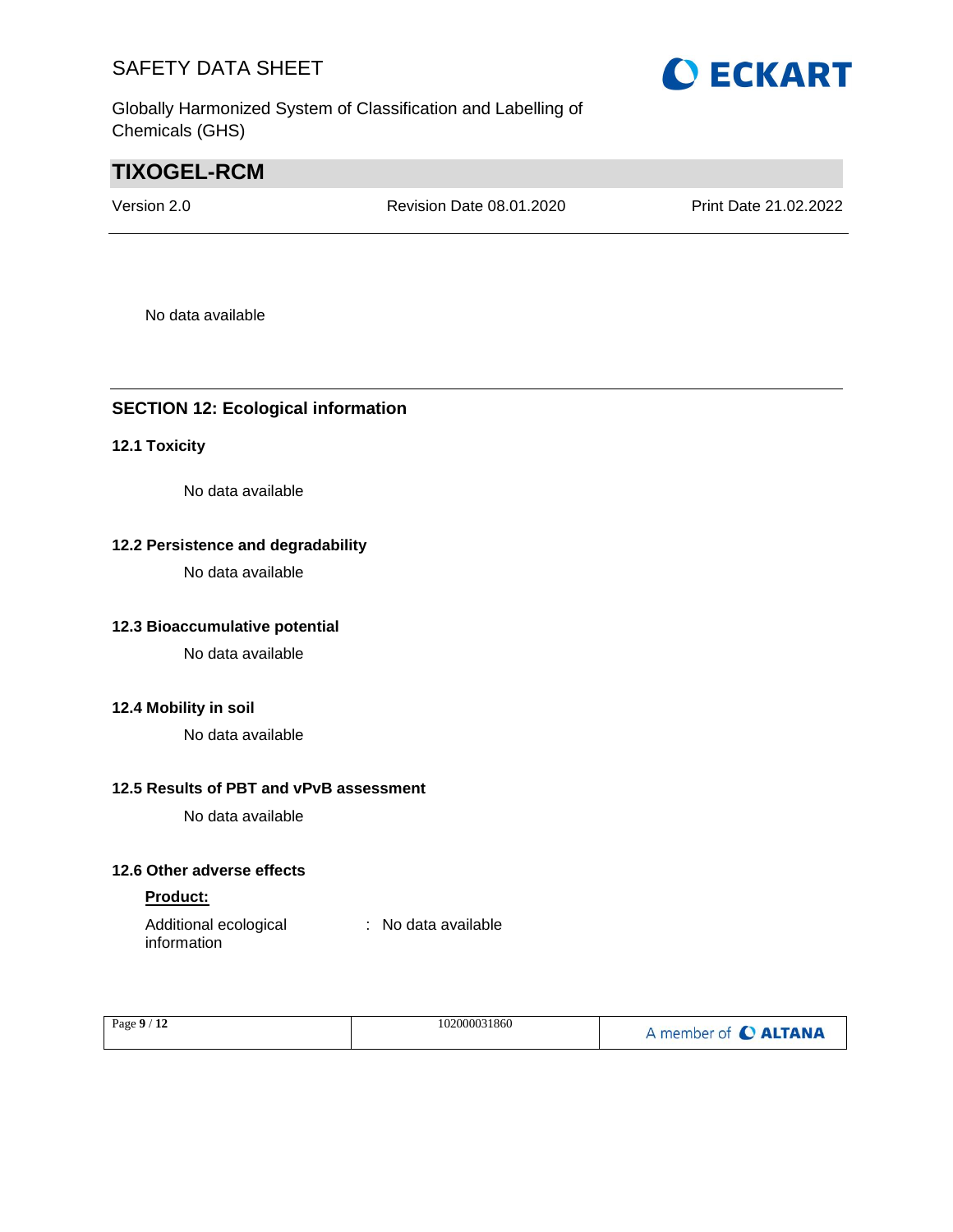Globally Harmonized System of Classification and Labelling of Chemicals (GHS)



# **TIXOGEL-RCM**

Version 2.0 Revision Date 08.01.2020 Print Date 21.02.2022

## **SECTION 13: Disposal considerations**

### **13.1 Waste treatment methods**

| Product                | : In accordance with local and national regulations.                                                                                                      |
|------------------------|-----------------------------------------------------------------------------------------------------------------------------------------------------------|
| Contaminated packaging | : Empty containers should be taken to an approved waste<br>handling site for recycling or disposal.<br>In accordance with local and national regulations. |

## **SECTION 14: Transport information**

- **14.1 UN number**
- **14.2 Proper shipping name**
- **14.3 Transport hazard class**
- **14.4 Packing group**
- **14.5 Environmental hazards**

#### **14.6 Special precautions for user**

Not classified as dangerous in the meaning of transport regulations.

### **14.7 Transport in bulk according to Annex II of MARPOL 73/78 and the IBC Code**

No data available

| Page 10 / 12 | 102000031860 | A member of C ALTANA |
|--------------|--------------|----------------------|
|              |              |                      |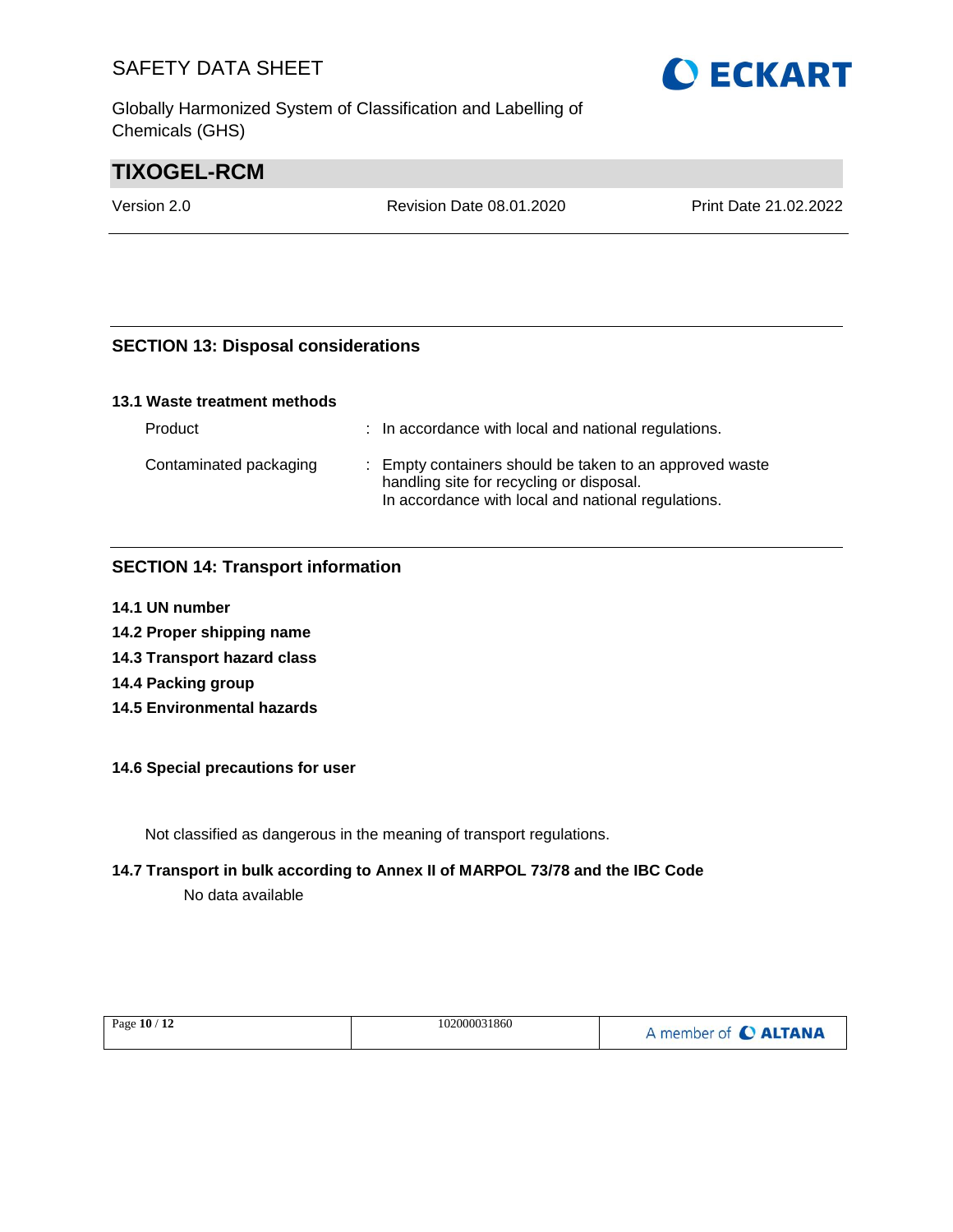Globally Harmonized System of Classification and Labelling of Chemicals (GHS)



# **TIXOGEL-RCM**

Version 2.0 Revision Date 08.01.2020 Print Date 21.02.2022

## **SECTION 15: Regulatory information**

#### **15.1 Safety, health and environmental regulations/legislation specific for the substance or mixture**

| REACH - Candidate List of Substances of Very High<br>Concern for Authorisation (Article 59). | : This product contains substances of<br>very high concern (Regulation (EC)<br>No 1907/2006 (REACH), Article 57).<br>(decamethylcyclopentasiloxane)<br>(dodecamethylcyclohexasiloxane) |
|----------------------------------------------------------------------------------------------|----------------------------------------------------------------------------------------------------------------------------------------------------------------------------------------|
| Regulation (EC) No 1005/2009 on substances that<br>deplete the ozone layer                   | : Not applicable                                                                                                                                                                       |
| Regulation (EC) No 850/2004 on persistent organic<br>pollutants                              | : Not applicable                                                                                                                                                                       |
|                                                                                              |                                                                                                                                                                                        |

#### **15.2 Chemical safety assessment**

No data available

### **SECTION 16: Other information**

#### **Full text of H-Statements**

H227 : Combustible liquid.

The information provided in this Safety Data Sheet is correct to the best of our knowledge, information and belief at the date of its publication. The information given is designed only as a guidance for safe handling, use, processing, storage, transportation, disposal and release and is not to be considered a warranty or quality specification. The information relates only to the specific material designated and may not be valid for such material used in combination with any other materials or in any process, unless specified in the text.

| 102000031860<br>Page 11 / 12 | A member of C ALTANA |
|------------------------------|----------------------|
|------------------------------|----------------------|